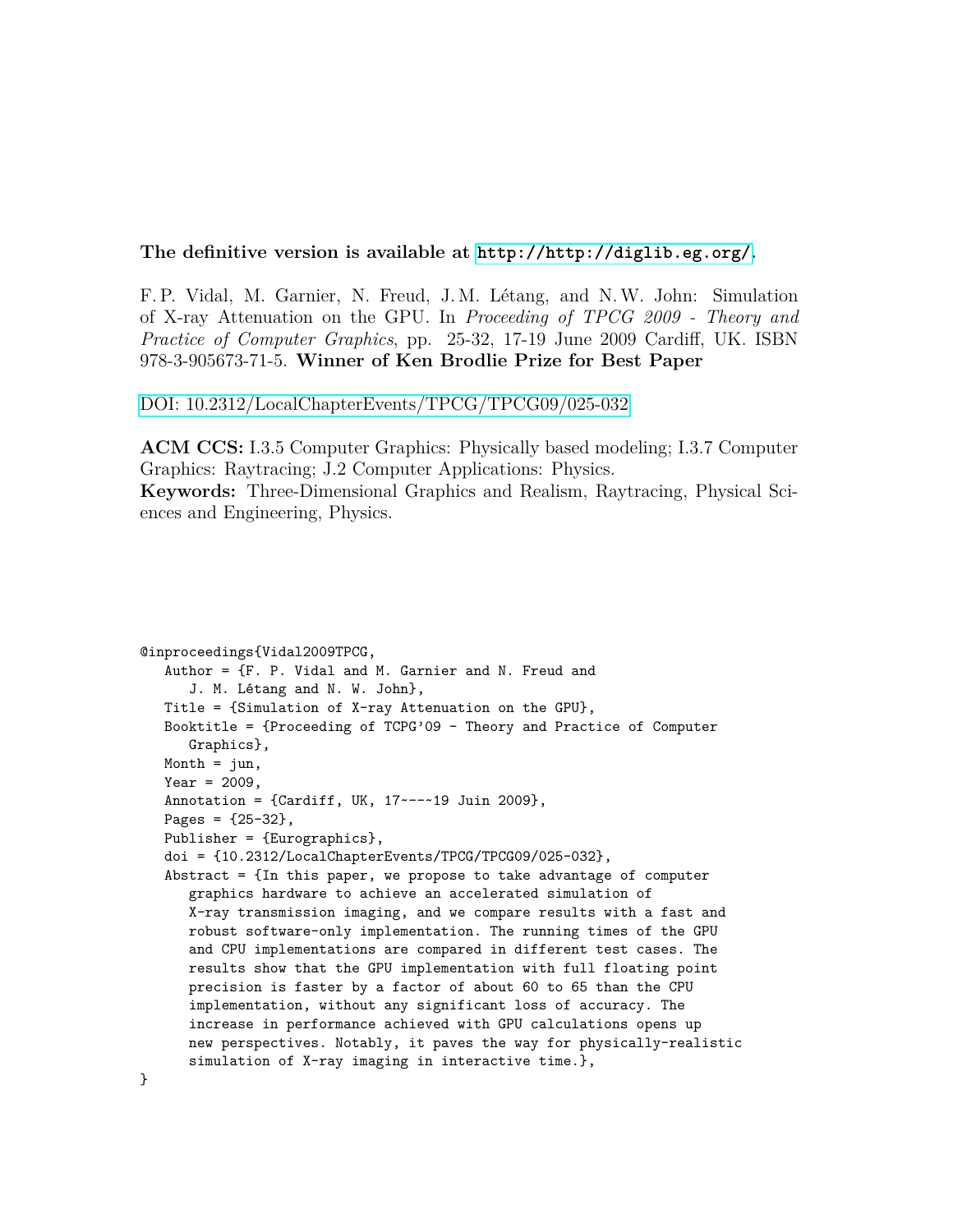# Simulation of X-ray Attenuation on the GPU

F. P. VIDAL<sup>1,\*</sup>, M. GARNIER<sup>2</sup>, N. FREUD<sup>3</sup>, J.M. LÉTANG<sup>3</sup>, and N.W. JOHN<sup>4</sup>

<sup>1</sup> Bangor University, Dean Street, UK,

2 INSA-Rennes, France

<sup>3</sup> INSA-Lyon, France

\* Now at INRIA - Saclay–Île-de-France, France

#### **Abstract**

In this paper, we propose to take advantage of computer graphics hardware to achieve an accelerated simulation of X-ray transmission imaging, and we compare results with a fast and robust software-only implementation. The running times of the GPU and CPU implementations are compared in different test cases. The results show that the GPU implementation with full floating point precision is faster by a factor of about 60 to 65 than the CPU implementation, without any significant loss of accuracy. The increase in performance achieved with GPU calculations opens up new perspectives. Notably, it paves the way for physically-realistic simulation of X-ray imaging in interactive time.

**Categories and Subject Descriptors** (according to ACM CCS): I.3.5 Computer Graphics: Physically based modeling; I.3.7 Computer Graphics: Raytracing; J.2 Computer Applications: Physics.

**Keywords:** Three-Dimensional Graphics and Realism, Raytracing, Physical Sciences and Engineering, Physics.

### **1 Introduction**

The simulation of X-ray imaging techniques such as radiography or tomography is extensively studied in the physics community and different physically-based simulation codes are available. Deterministic methods based on ray-tracing are commonly used to compute direct images (i.e. images formed by the X-ray beam transmitted without interaction through the scanned object) of computer-aided design (CAD) models. Ray-tracing provides a fast alternative to Monte Carlo methods [\[4\]](#page-13-0). Such programs are very useful to optimize experiment parameters, to conceive imaging systems, or to take into account non-destructive testing during the design of a mechanical structure [\[1,](#page-13-1) [10\]](#page-13-2). However, even with fast ray tracing algorithms, the simulation of complex X-ray imaging systems still requires very long computation times and is not suitable for an interactive use as would be required in a medical training tool.

Physics-based simulations are traditionally performed on CPUs. However, there is a growing interest for general-purpose computation on GPUs (GPGPU) and this has been an active area of research some time [\[13\]](#page-14-0).

In this paper, we present an efficient simulation of X-ray attenuation through complex objects, that makes use of the capability improvement of today's graphics cards. We also compare the performance of this GPU approach with an efficient software-only implementation. To our knowledge this is the first GPU-based X-Ray attenuation simulation. Such a simulation tool can be deployed in medical virtual interactive applications for training fluoroscopy guidance of needles, catheters and guidewires [\[18\]](#page-14-1), and can also be useful to speed-up current physics-based simulation where computational accuracy is critical.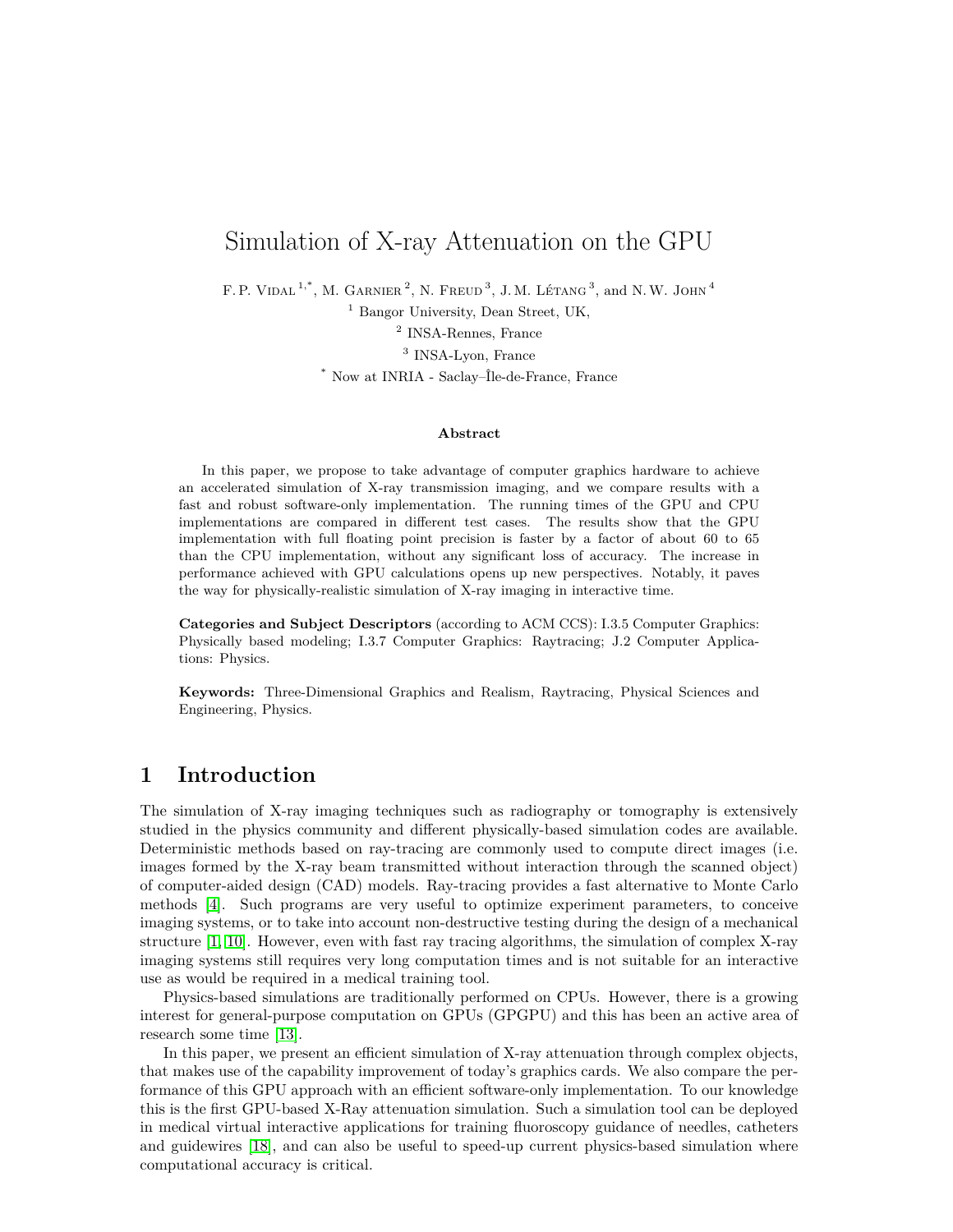The following Section gives an overview of the context and objectives of this work. The implementation of our simulation scheme is described in Section [3.](#page-3-0) The results and performance comparisons with a software-only implementation are given in Section [4.](#page-8-0) The last section discusses the work carried out and provides directions for further work.

# **2 Context and objectives**

To date, there are two different kinds of X-ray simulation algorithms:

- probabilistic methods, based on Monte Carlo trials;
- determinist or analytic methods, based on ray-tracing (these include the resolution of the Boltzmann transport equation).

Monte Carlo simulations can produce very accurate X-ray images, but they are computationally expensive, which prevents their use in any interactive applications. For example, to simulate an image consisting of  $10^6$  pixels, with a noise level of  $1\%$ , at least  $10^{10}$  photons have to be cast (depending on the attenuation in the object). This would take days of computation time if using only a single PC. This time can be reduced using a cluster of PCs, a supercomputer, or Grid computing. Pasciak *et al.* show the possibilities of performing Monte Carlo simulations applied to radiation transport using a field-programmable gate array (FPGA) [\[14\]](#page-14-2). However, so far no realistic object geometry is implemented. One of the problems encountered is the fact that FPGAs cannot be programmed using standard programming languages, and low level design has to be used at the gate level.

Alternatively, the ray-tracing principle has been adapted to X-ray simulation [\[7,](#page-13-3) [4\]](#page-13-0). Here, all intersections between a ray and an object have to be considered and radiation attenuation is computed by considering the thickness penetrated by the ray going through the object characterized by its density and attenuation coefficient. The 3D scene is typically made up of objects described by triangle meshes. The main reason to use triangle meshes is to make the render process fast as many algorithms in real-time 3D graphics have been developed for such geometry representation, including polygon clipping and filling, etc. and also the classic *Z*-buffer algorithm to remove hidden faces. A modified version of the *Z*-buffer, known as the *L*-buffer (for length buffer), can be used to store the length of a ray crossing a given 3D object [\[4\]](#page-13-0). The simulation of radiographic images from CT data sets has been also reported [\[7,](#page-13-3) [9\]](#page-13-4). More recently, volume rendering by ray-casting has been adapted to the realistic simulation of X-rays in a virtual reality environment [\[12\]](#page-14-3). Ray-casting can also be used to implement a hybrid determinist/probabilistic approach to compute the dose deposited in cancerous and healthy tissues during radiotherapy treatment [\[6\]](#page-13-5). In this case, each voxel corresponds to a cube characterized by its attenuation and energy-absorption coefficients. Using this approach, the attenuation of the incident X-ray beam is computed for each voxel traversed. Laney *et al.* proposed a GPU simulation of based on volume rendering of unstructured data [\[8\]](#page-13-6). Using a 3D texture, ray-tracing through voxel data is also possible on GPU to simulate fluoroscopic images [\[17\]](#page-14-4). In this method, voxels are processed as parallelepiped boxes. Yan *et al.* adapted GPU volume rendering by ray-casting to generate digitally reconstructed radiographs (DRRs) for image guided radiation therapy (IGRT) [\[20\]](#page-14-5). The original ray casting algorithm creates a high quality image by casting a ray for each pixel into the volume and compositing the light reflected back to the viewer from a set of samples along the ray [\[11\]](#page-13-7). An alternative adaptation of GPU volume rendering to reconstruct DRRs is splatting [\[16\]](#page-14-6). In splatting, voxels are "thrown" at the image in a forward projection, forming a footprint, and the result is accumulated in the image plane [\[19\]](#page-14-7). The previous approaches to simulate X-ray images using GPU implementation all make use of volume rendering.

The hypothesis of this work is that using GPUs can provide the real-time simulation of X-ray imaging techniques from surface models and that the simulated results still have all the required numerical accuracy. As the core building block of this type of simulation is the ray tracing algorithm, the work is focused on its implementation using GPUs and comparison with a CPU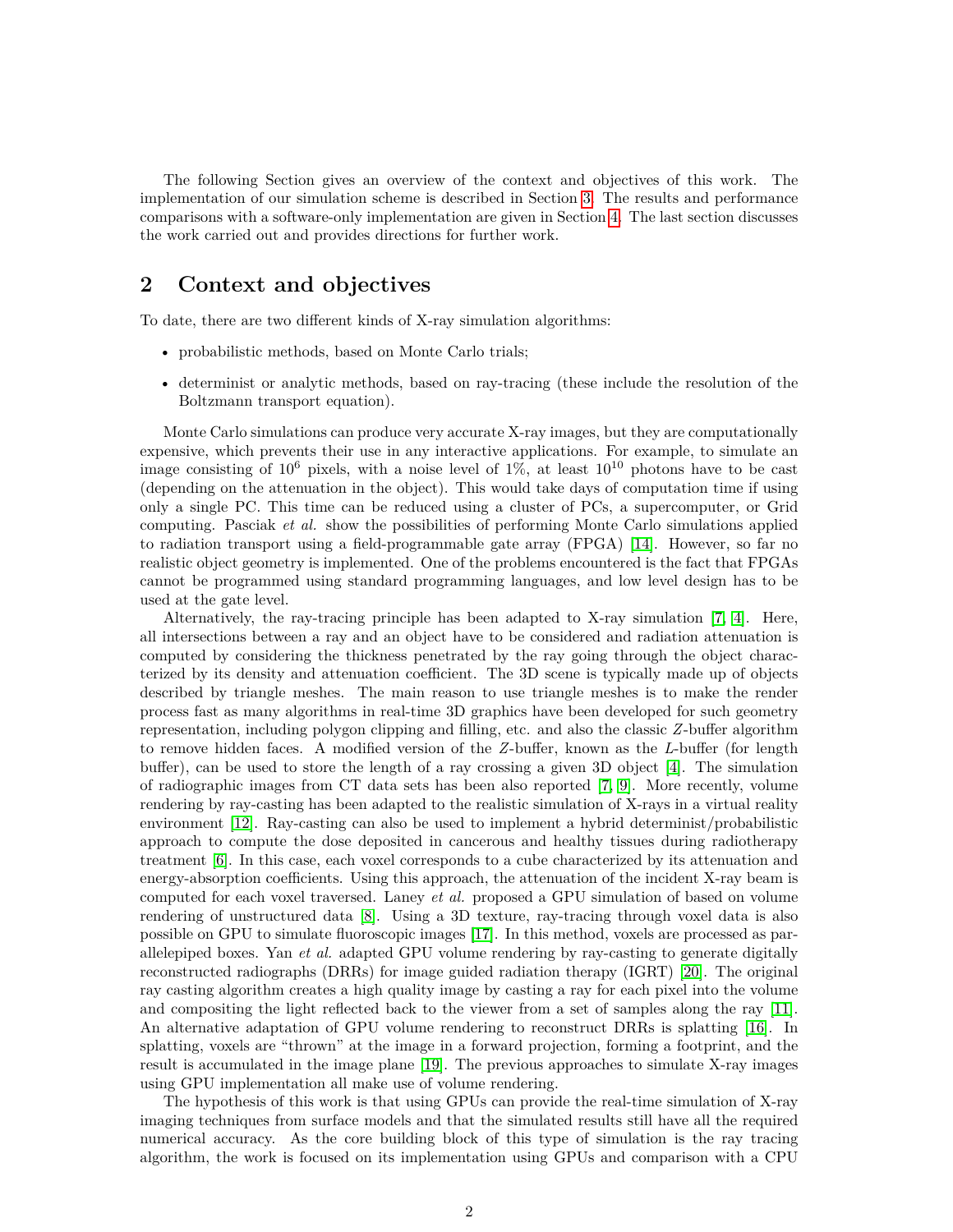implementation of the same method, described by Freud *et al.* [\[4\]](#page-13-0). The scope of the validation of our GPU implementation is limited to the assessment of the potential of GPUs to accelerate Xray imaging simulation and to provide accurate results. In this paper, we consider test cases with a point source of monochromatic X-rays, and homogeneous objects with triangle meshes. Only the directly transmitted photons are simulated, using the X-ray exponential attenuation law. Physically more realistic situations can be simulated in a straightforward manner by introducing additional loops, to take into account polychromatic X-rays or focal spots causing geometric unsharpness [\[2\]](#page-13-8). The simple case studied in this work also constitutes the core calculation for more complex simulations involving emission of secondary radiation, such as scattered or fluorescence photons [\[5\]](#page-13-9), or emission of  $\gamma$  photons by radiotracers in nuclear medicine applications.

### <span id="page-3-0"></span>**3 Simulation algorithm**

#### **3.1 Attenuation law**

The attenuation law, also called the Beer-Lambert law, relates the absorption of light to the properties of the material through which the light is travelling. The integrated form for a monochromatic incident X-ray beam (i.e. all the incident photons have the same energy) is:

<span id="page-3-1"></span>
$$
N_{out}(E) = N_{in}(E) \times e^{-\int \mu(E, \rho(x), Z(x)) dx}
$$
\n(1)

with  $N_{in}(E)$  the number of incident photons at energy  $E$ ,  $N_{out}(E)$  the number of transmitted photons and  $\mu$  the linear attenuation coefficient (in cm<sup>-1</sup>).  $\mu$  can be seen as a probability of interaction by unit length. It depends on: i)  $E$  - the energy of incident photons, ii)  $\rho$  - the material density of the object, and iii)  $Z$  - the atomic number of the object material.

#### **3.2 Overview**

Specific algorithms can be implemented as shader programs that will be executed directly on the GPU to replace the parts of the fixed graphics rendering pipeline [\[15\]](#page-14-8). A shader program is twofold i) a vertex shader (or vertex program) that substitutes major parts of the vertex operations of the fixed function of the geometry processing unit, and ii) a fragment shader (or fragment program) that substitutes major parts of the fragment operations of the traditional fixed function of the rasterization unit. Such programs are written in a shading language such as the OpenGL shading language (GLSL) by the OpenGL Architecture Review Board. More recently Nvidia released CUDA technology to use the standard C language to implement programs that run directly on the graphics processor without the need of a graphics Application Programming Interface (API).

The algorithm presented below has been implemented using GLSL. Figure [1](#page-4-0) shows the simulation pipeline. The principle of computing direct images is to emit rays from the X-ray source to every pixel of the detector. For each ray, the total path length through each object is determined using geometrical computations. Finally, the attenuation of X-rays for a given pixel is computed using the recorded path lengths and X-ray attenuation coefficients. Eq. [1](#page-3-1) can be written as follows:

<span id="page-3-2"></span>
$$
N_{out} = N_{in} \times \exp\left(-\sum_{i=0}^{i < obs} \mu(i) L_p(i)\right)
$$
 (2)

with *objs* the total number of objects and  $L_p(i)$  the path length of the ray in the i<sup>th</sup> object. It can be decomposed to illustrate the different rendering passes:

- 1. compute and store the path length of every object, i.e.  $L_p(i)$  in Eq. [2,](#page-3-2)
- 2. make use of the first pass to compute  $\sum_i \mu(i) L_p(i)$  in Eq. [2,](#page-3-2)
- 3. make use of the second pass to compute the number of transmitted photons using the attenuation law.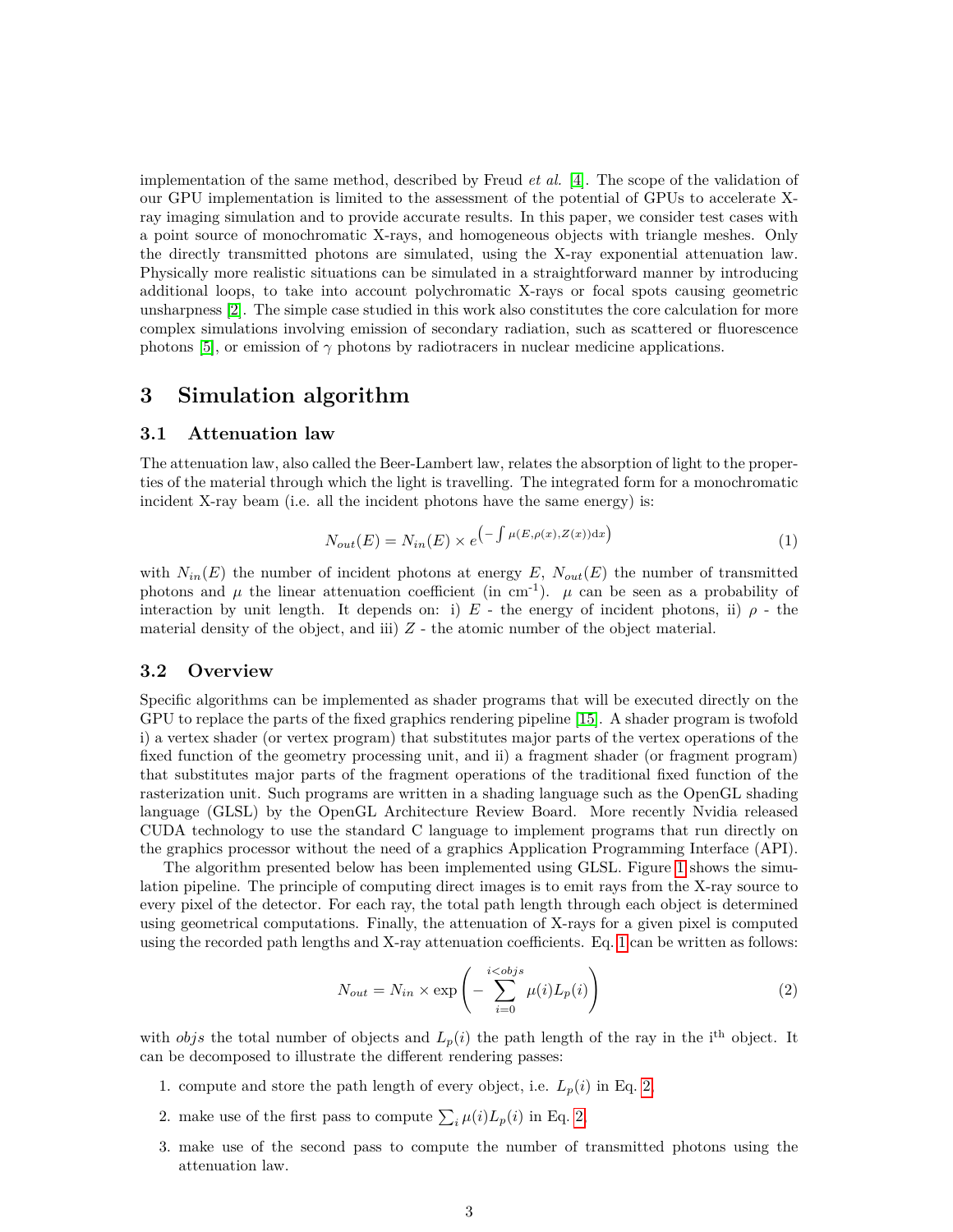<span id="page-4-0"></span>

*Figure 1:* Pipeline to compute the X-ray attenuation.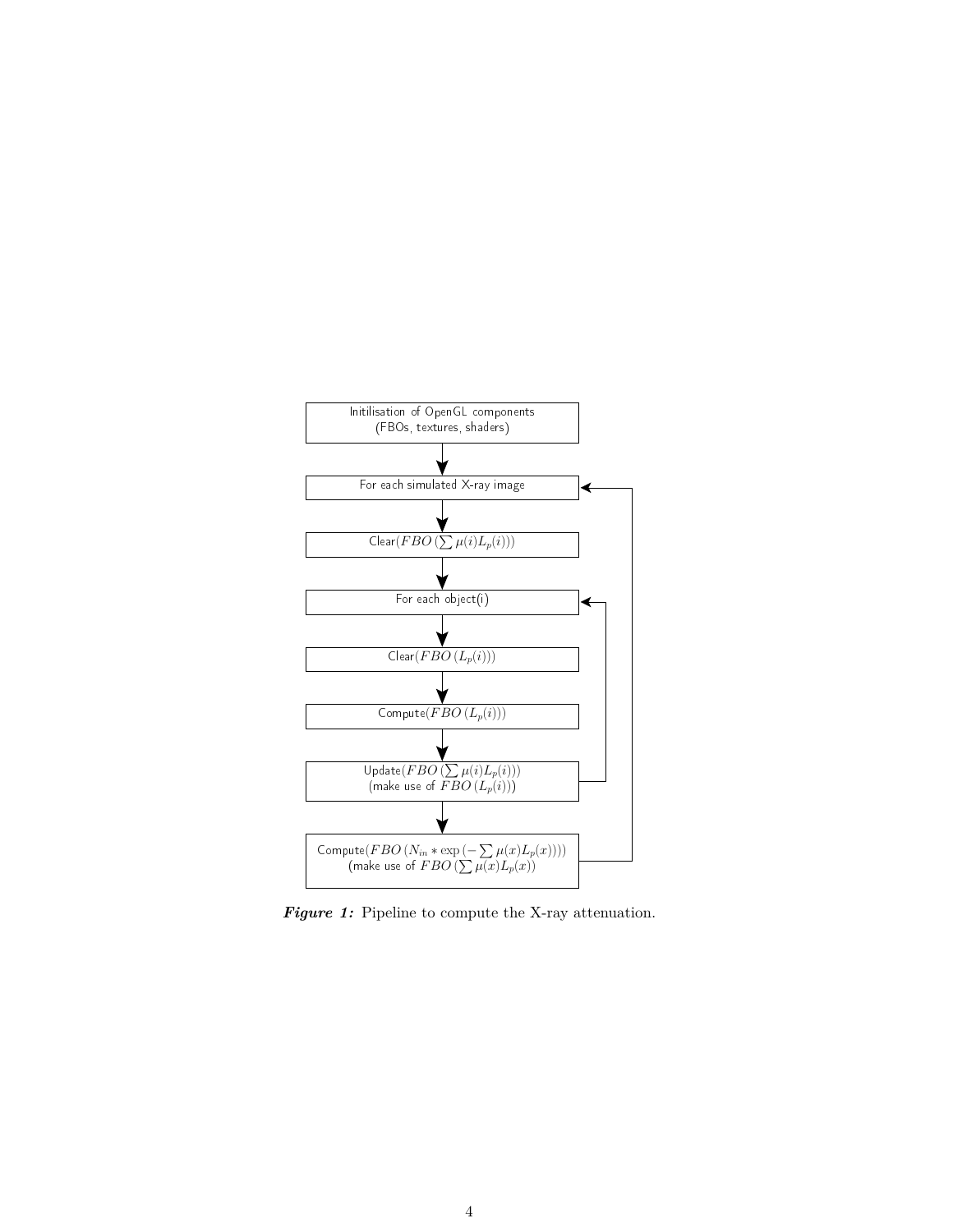Multi-pass rendering algorithms are usually implemented using a 2D texture attached to a framebuffer object (FBO), a relatively new extension of the OpenGL API. This makes it possible to render the 3D scene into a framebuffer that is not displayed but saved into a 2D texture. For example, the effect is that the *L*-buffers computed during the first rendering pass will never be written to the screen framebuffer. Using a texture attachment, the result of that rendering pass is stored into a 2D texture. During the second rendering pass, a rectangle of the size of the detector is displayed making use of this texture to compute  $\sum_i \mu(i) L_p(i)$  in Eq. [2.](#page-3-2) Similarly, during the final rendering pass, a rectangle of the size of the detector is displayed making use of this texture to compute the X-ray attenuation. Storing intermediate rendering passes in textures attached to FBOs is a compulsory stage.

Floating point precision is necessary in the *L*-buffer, and this can be obtained via off-screen rendering (floating point texture attached to a FBO).

Finally, displaying the results of the simulation is not always necessary. For example, one application is the optimization of experimental parameters in the imaging chain. For this purpose, it is necessary to simulate large series of images with no need to visualize every image. The X-ray attenuation image is therefore stored as a floating point texture attached to a FBO.

#### **3.3 Computation of path length**

To evaluate Eq. [4,](#page-5-0) a shader program is used to compute the *L*-buffer for every object  $(L_p(i))$ . The result is stored in *FBO*  $(L_p(i))$ . The X-ray source and detector parameters are taken into account using the OpenGL projection and modelview matrices: the projection matrix is set to match the X-ray detector's geometrical properties and the modelview matrix is set so that the camera position matches the X-ray source position (see Figure [2\)](#page-6-0).

The naive approach to compute the path length  $(L_p)$  of the ray in objects consists of determining and sorting the intersection points. This can be handled using the well-known depth-peeling technique [\[3\]](#page-13-10), that is used to render semi-transparent polygonal geometries without sorting polygons. However this is a multi-pass technique, which is a computational overhead. To efficiently perform path length computations, we use the algorithm presented by Freud *et al* for GPU programming. This method is more effective in our application as it only requires a single pass and no intersection ordering is needed. By convention in OpenGL, triangles of a mesh are described so that their respective normal vectors are outward. Consider the geometry setup described in Figure [3.](#page-6-1) This is a 2D representation of a scene made up of a disk in which a rectangular hole has been made. Let  $\mu_d$  be the attenuation coefficient of the disk. In this case, the path length is given by:

$$
L_p = (d_2 - d_1) + (d_4 - d_3) \tag{3}
$$

where  $d_1$  to  $d_4$  are the distances from the X-ray source to the successive intersection points of the ray with the triangle mesh. We can observe in Figure [3](#page-6-1) that the ray penetrates into the disk when the dot product between **viewVec** and **N<sup>i</sup>** , the normal of the triangle at the intersection point, is positive. Conversely, the ray leaves an object if the dot product between **viewVec** and **N<sup>i</sup>** is negative. The path length of the ray in a given object can be written as follows:

<span id="page-5-0"></span>
$$
L_p = \sum_{i} -sgn(\mathbf{viewVec} \cdot \mathbf{N_i})d_i
$$
 (4)

where *i* refers to the  $i^{\text{th}}$  intersection found in an arbitrary order,  $d_i$  is the distance from the X-ray source to the intersection point of the ray with the triangle,  $sgn(\mathbf{viewVec} \cdot \mathbf{N_i})$  stands for the sign of the dot product between **viewVec** and  $N_i$ . This dot product and  $d_i$  must be computed for each intersection point. These operations can be efficiently achieved on the GPU using a fragment program. During the rendering stage, hidden surface removal algorithms such as *Z*-buffer and back-face culling are disabled so that every triangle of the polygon mesh is taken into account. In the vertex program, we first compute the viewing vector (**viewVec**). The position of the vertex being handled by the geometry processing unit is stored and will be used later in the fragment program to compute the distance of the intersection to the X-ray source. The normal vector of the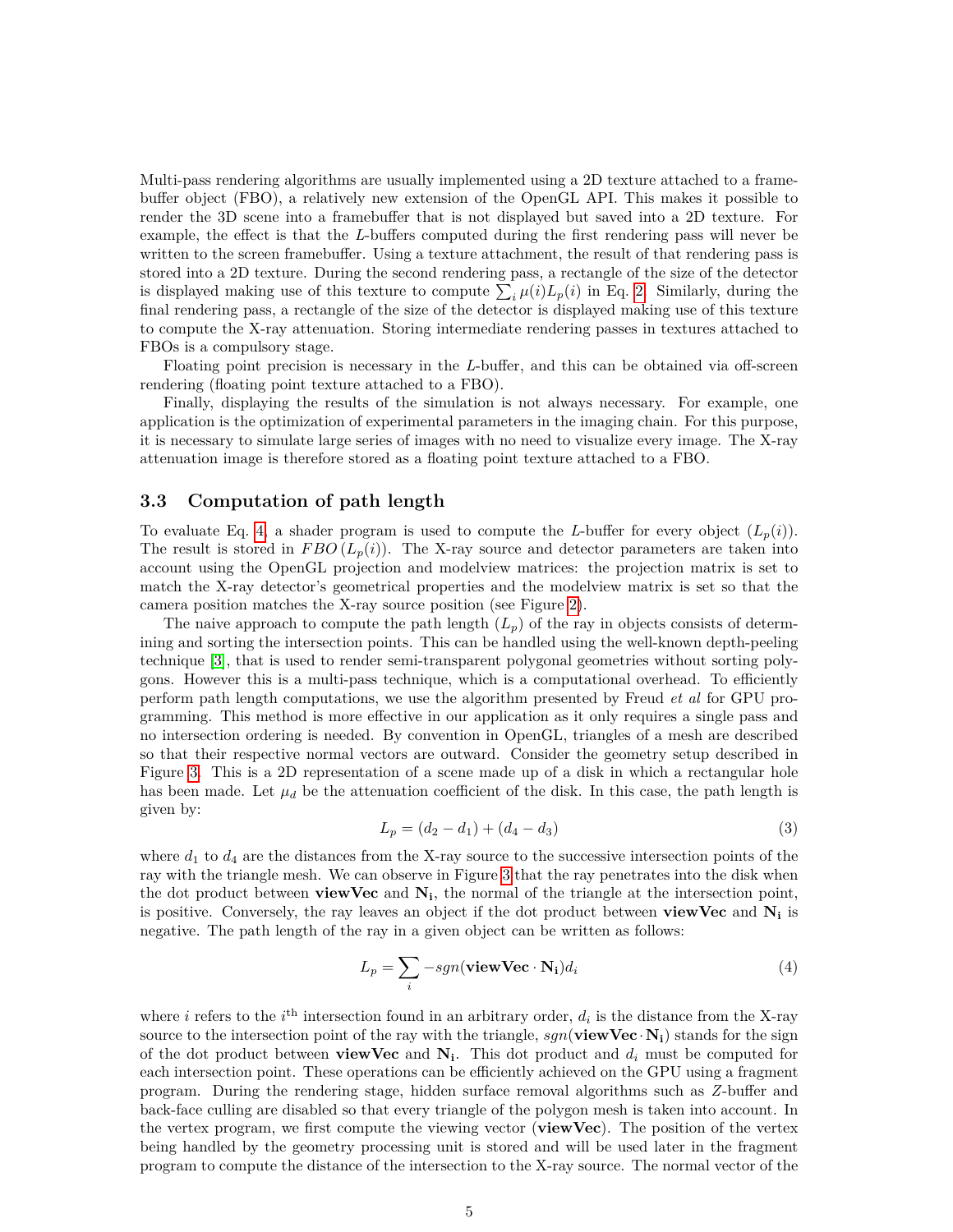<span id="page-6-0"></span>

*Figure 2:* Radiographic simulation.

<span id="page-6-1"></span>

*Figure 3:* Principle of the computation of path length.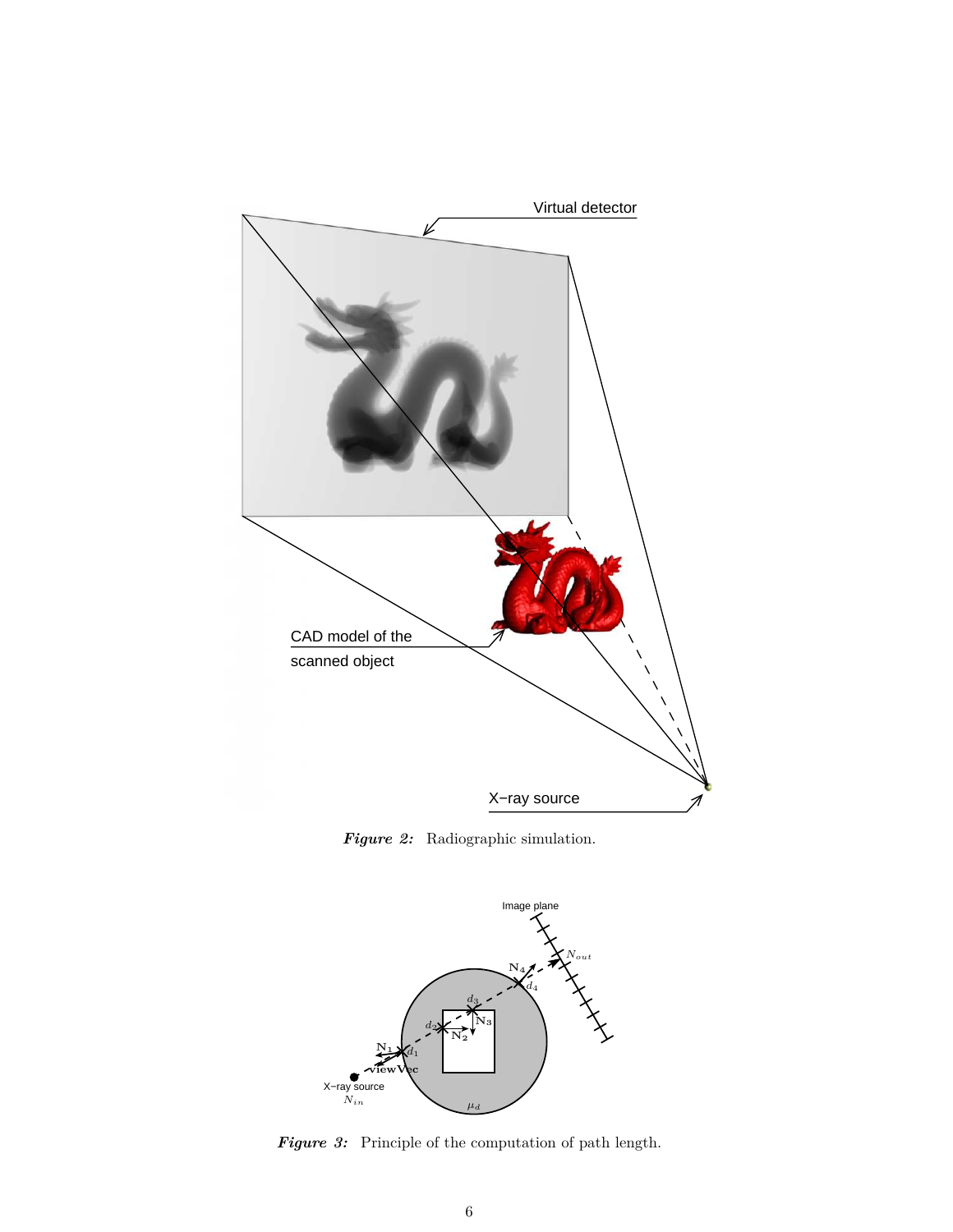vertex is stored and will be automatically interpolated to be used later in the fragment shader. In the fragment shader, we evaluate the sign of the dot product between **viewVec** and the normal vector  $(N_i)$ . Note that the calculation of  $L_p$  using Eq. [4](#page-5-0) raises robustness issues, notably when rays encounter triangle edges or vertices, or when the normal vector **N<sup>i</sup>** is perpendicular to the viewing direction **viewVec**. These issues are addressed in [\[4\]](#page-13-0) in the case of a CPU implementation, and we propose a method to address these on the GPU (see Section [3.5\)](#page-7-0).

To evaluate Eq. [4,](#page-5-0) fragment values computed from overlapping intersections at a given pixel of the detector (i.e. intersection points found along the corresponding ray) must be added to each other into the framebuffer. In practice the current value that is computed by the fragment program needs to be combined with the value that is already in the framebuffer. This operation is known as *blending*. It is not possible to perform the blending operation within the fragment program alone because a fragment program does not give any access to the current value of the fragment in the framebuffer. Without blending, the new fragment will overwrite the value in the framebuffer. The only way to avoid this is to enable the OpenGL built-in blending function. Using the blending function *glBlendFunc(GL\_ONE, GL\_ONE)*, it is possible to update the value that is already in the framebuffer by adding the new value computed by the fragment program. Figure [4\(a\)](#page-7-1) shows the *L*-buffers corresponding to Figure [4\(b\).](#page-7-2)



<span id="page-7-2"></span>

(a) L-buffer. (b) Radiographic image.

<span id="page-7-1"></span>*Figure 4:* Examples of  $1024 \times 768$  images computed from a polygon mesh consisting of 202,520 triangles.

#### **3.4 Computation of the X-ray attenuation**

An intermediate stage is required to compute  $\sum_i \mu(i) L_p(i)$  in Eq. [2.](#page-3-2) This second pass is stored into another FBO, called  $FBO(\sum_{i} \mu(i) L_{p}(i))$ . A textured rectangle of the size of the X-ray detector is drawn using the texture that is attached to  $FBO(L_p(i))$ . To compute  $\sum_i \mu(i)L_p(i)$ , glBlendFunc(  $GL\_CONSTANT\_ALPHA$ ,  $GL\_ONE$ ) is used with  $gIBlendColor(1.0, 1.0, 1.0, \mu(i))$ .

Similarly, in the final stage, a textured rectangle of the size of the X-ray detector is rendered to compute the total attenuation (*Nout* in Eq. [2\)](#page-3-2). This can be achieved by a fragment program that makes use of the texture attached to  $FBO\left(\sum_{i}\mu(i)L_p(i)\right)$ . Figure [4\(b\)](#page-7-2) shows the computed image from the *L*-buffer of Figure [4\(a\).](#page-7-1)

#### <span id="page-7-0"></span>**3.5 Correcting Artefacts**

When intersections occur between a ray and an object, there should be the same number of incoming and outgoing intersections. However, some intersections may be duplicated when the ray hits triangle edges or vertices. Also, uncertainty occurs when the normal vector **N<sup>i</sup>** is perpendicular to the viewing direction. In these cases, black or white pixel artefacts in the final image will appear depending on the orientation of the normal vector. Figure [5\(a\)](#page-8-1) shows such a X-ray image from a complex scene without artefact correction. It makes use of a human model made up of the ribs,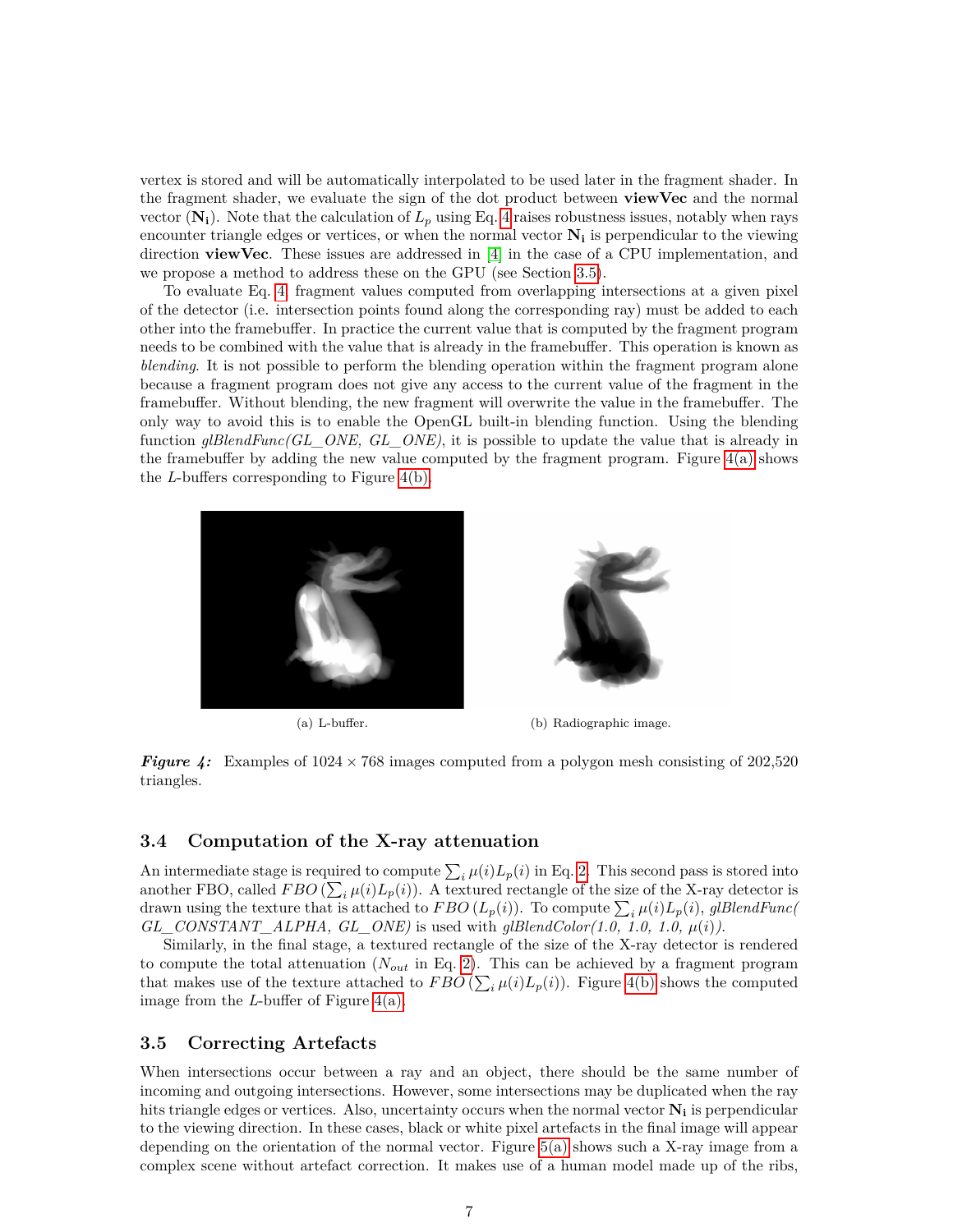

<span id="page-8-1"></span>(a) Without filtering. (b) With adaptative filtering.

<span id="page-8-3"></span>*Figure 5:* Effect of the artefact correction filtering.

spine, sternum, diaphragm, lungs, cartilage, liver and skin.

However, it is possible to detect for each pixel if such artefacts will occur and correct them using image processing. Indeed, Eq. [5](#page-8-2) should always be null for every pixel:

<span id="page-8-2"></span>
$$
\sum_{i=1}^{n} sgn(\mathbf{viewVec}.\mathbf{N_i})
$$
\n(5)

with  $n$  the number of intersections between the ray and the processed triangle mesh. The fragment shader used to compute the *L*-buffer can be extended so that the sign of the dot product is stored into the green channel of the *L*-buffer texture. The sum operation in Eq. [5](#page-8-2) is performed by taking advantage of the blending function used during the *L*-buffer computations. Before using any value of the *L*-buffer, we check the validity of the green component. If the green component is not null, then the *L*-buffer value is invalid. To avoid the artefact, it is replaced by the average value of the valid pixels within its direct neighbourhood. Figure [5\(b\)](#page-8-3) shows the X-ray image corresponding to Figure [5\(a\)](#page-8-1) when artefact correction is enabled.

### <span id="page-8-0"></span>**4 Results and discussion**

Radiographs usually represent the negative images of the attenuation, e.g. highly attenuating materials such as bones are in white and gas in black. Figure [6](#page-9-0) presents such medical images. CT datasets have been segmented to extract polygon meshes. The hip model is composed of the bowels, fat, muscle and bones. Note that the hands are visible on the top of the image. The foot model is made of muscle and bones only. In [\[18\]](#page-14-1), we show how to integrate our GPU implementation within an interactive training simulator for percutaneous transhepatic cholangiography procedures. It makes use of dynamic data that simulates the patient respiration.

To further assess the performance of our method, we first compare the computation time with a CPU implementation. Then, we compare computed images with a reference image simulated using the CPU implementation. The images have been computed on GPUs using full floating point precision (128 bits per pixel) or half floating point precision (64 bits per pixel). Three GPUs from NVIDIA have been selected: i) GeForce 8800 GTX, a high-end gaming graphics processor,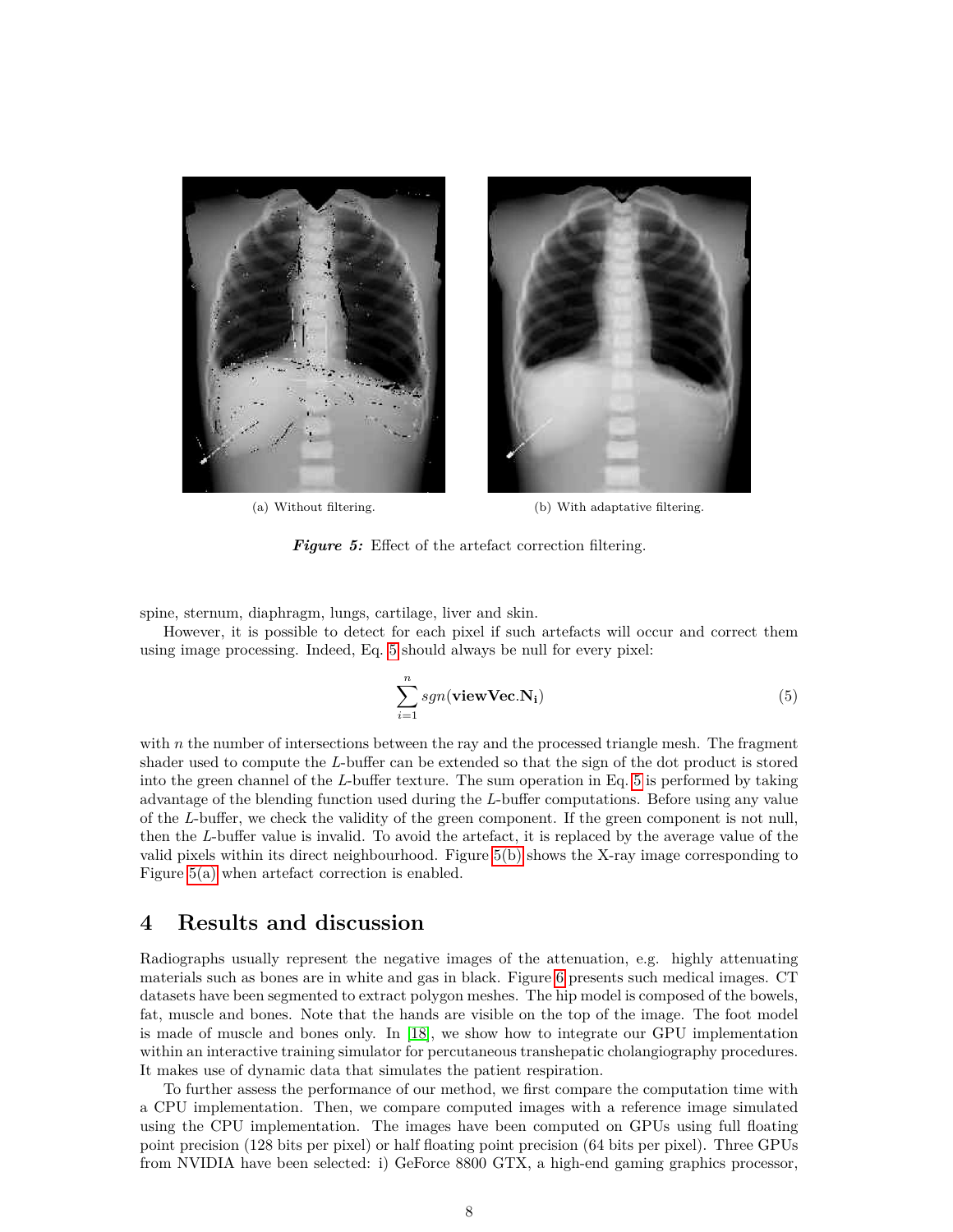<span id="page-9-0"></span>

(a) Hip. (b) Left foot. (c) Left foot.

*Figure 6:* Simulated radiographs.

ii) GeForce 8600M GT, a graphics processor for laptops, and iii) Quadro FX 3500, a high-end professional graphics processor for workstations. The test results of the CPU implementation are based on an Intel Core 2 Duo E6600 (2.4 Ghz) and 2 GB of RAM with 64-bit Linux operating system.

#### **4.1 Computation time**

The computational performance is given in number of generated frames per second (FPS). Figure [4\(b\)](#page-7-2) shows an example of the computed images. Using test objects with 11,102, 47,794, 202,520 and 871,414 triangles, the running times of the GPU and CPU implementations to generate a predefined animation of 1000 frames were recorded. We also simulated images of increasing resolutions. The average cover of the detector area by the test object is 21.5%.

When assessing the performance, two different scenarios can be identified as regards the data transfer between GPU and CPU, which can be a bottleneck. In many cases, there is no need to transfer any data from the GPU to the CPU (see Figures  $7(a)$  and  $7(c)$ ). For example, to simulate a radiograph taking into account the finite size of the X-ray tube focus (causing geometric unsharpness), many projections have to be carried out with a collection of source points representing the focal spot. These image contributions only have to be integrated to obtain the final image. The integration can be done in the same FBO using the blending function. If every simulated image has to be transferred to the RAM (see Figures [7\(b\)](#page-10-2) and [7\(d\)\)](#page-10-3), the time required to transfer the data may become the limiting factor. A test case confirmed this assumption when small numbers of polygons are considered. For objects with a high number of triangles, the data transfer is a limited expense in the overall computation time.

It can be observed in Figure  $7(a)$  that when the number of pixels becomes very high, the number of FPS tends to decrease linearly with a slope equal to −1 in the logarithmic graph. It corresponds to the fact that the fragment calculations become the prevailing component in the computation time, and the number of FPS is then inversely proportional to the number of pixels. The same type of behaviour is observed with respect to the number of triangles of the mesh (Figure  $7(c)$ ). When the number of triangles increases, the number of FPS also tends to decrease linearly with a slope of −1, meaning that the vertex calculations prevail in the computation time. In the case of objects with 871,414 triangles, the GPU implementation using full floating point precision is up to 61 times faster than the CPU implementation. With the least powerful GPU, the performance obtained using the highest resolution triangle mesh still enables interactive frame rates.

When every frame is transferred from the GPU to the RAM, the number of FPS tends to decrease linearly with a slope equal to −1 in the logarithmic graph and the number of FPS is then inversely proportional to the number of pixels (see Figure [7\(b\)\)](#page-10-2). The number of FPS tends to be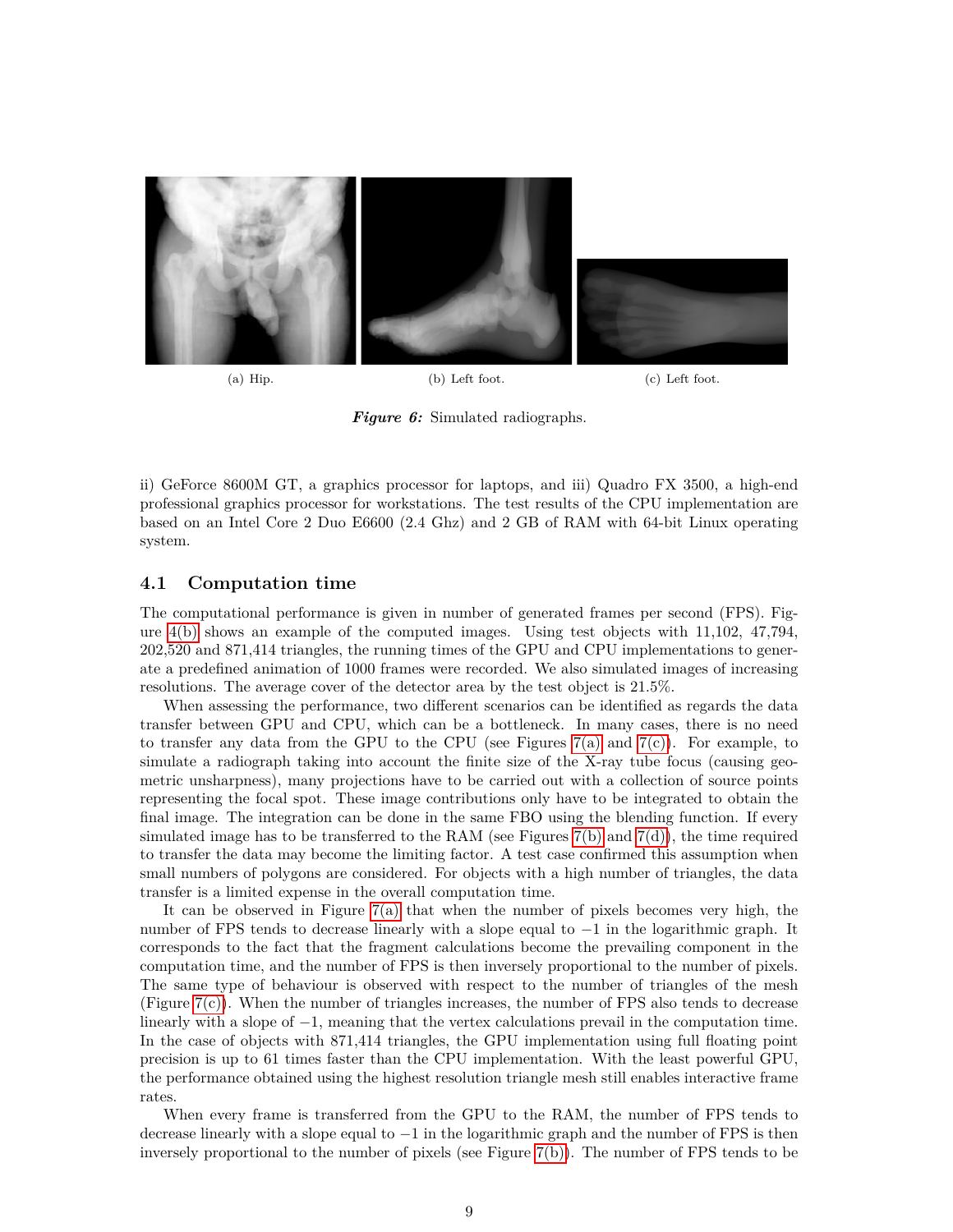

 $10$  100 1000 256x192 341x256 512x384 1024x768 1365x1024 Number of frames per second (FPS) Number of pixels Performance comparison with transfer to RAM (1) (2) (3) (4) (5) (6)

<span id="page-10-0"></span>(a) Number of radiographs computed in one second, from a polygon mesh consisting of 11,102 triangles, with respect to the image resolution, with direct display (no transfer to RAM).

<span id="page-10-3"></span><span id="page-10-2"></span>(b) Idem Fig. [7\(a\)](#page-10-0) but with transfer of each frame from GPU to RAM.



<span id="page-10-1"></span>(c) Number of radiographs (1024 × 768 pixels) com-(d) Idem Fig. [7\(c\)](#page-10-1) but with transfer of each frame from puted in one second, with respect to the polygon mesh GPU to RAM. resolution, with direct display (no transfer to RAM).

*Figure 7:* Number of radiographs of the whole object, with 21.5% detector coverage, computed in one second.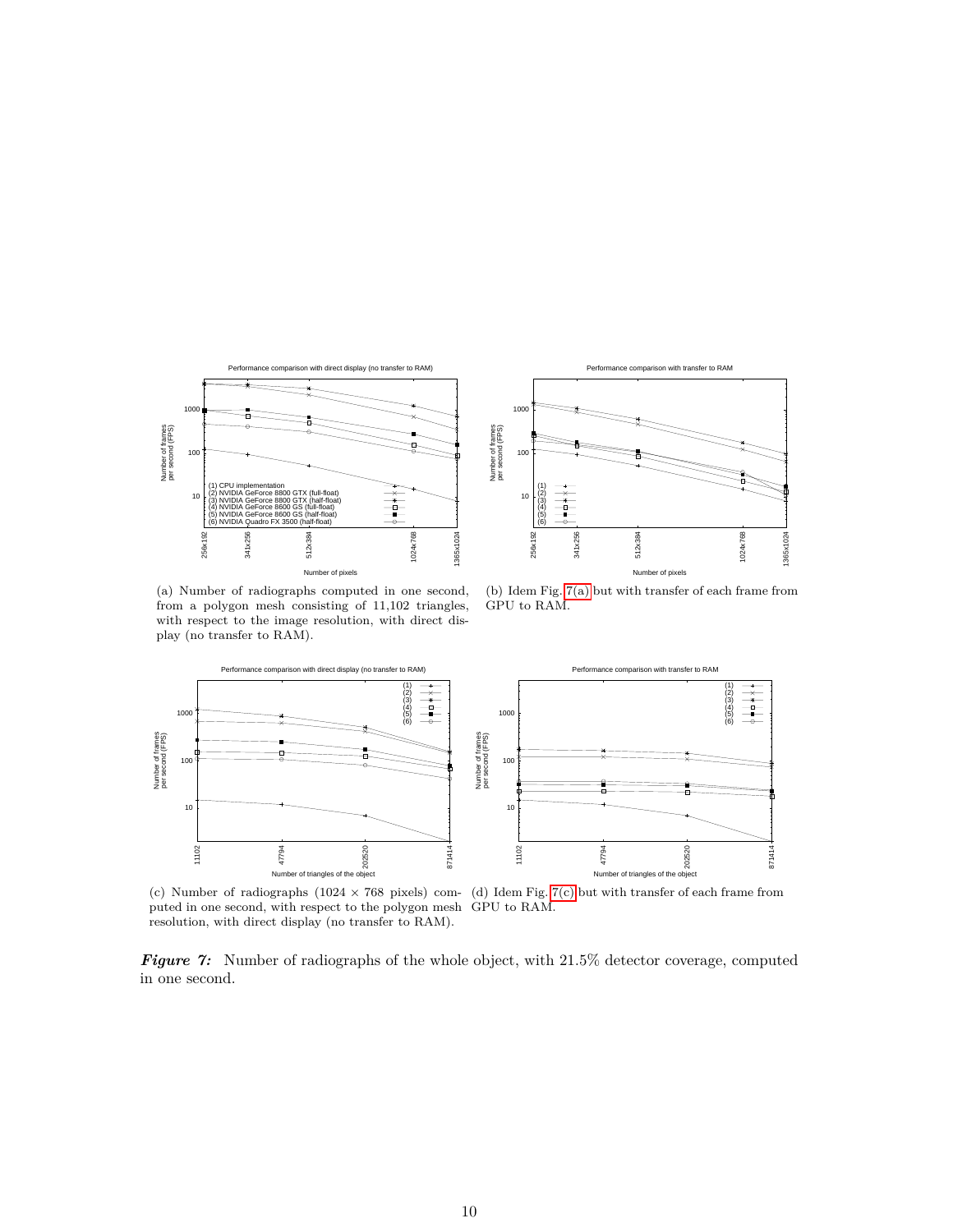constant when the number of triangles increases, unless the number of triangles is very high (see Figure  $7(d)$ ). It corresponds to the fact that i) the time required to transfer the data, which is constant at a given pixel resolution, becomes the limiting factor when small numbers of polygons are considered, and ii) for objects with a high number of triangles, the data transfer becomes negligible. In the case of an image with  $1024 \times 768$  pixels, transferring every frame to the RAM, the performance is up to 9 times slower for objects with 11,102 triangles and 2 times slower for objects with 871,414 triangles.

#### **4.2 Accuracy**

To validate the accuracy of our GPU implementation, we simulate an image with the same physical parameters on every platform and we compare intensities pixel by pixel with a reference image computed with the CPU implementation (see Figure [8\)](#page-11-0). The gray square in Figure  $8(a)$  shows the

<span id="page-11-1"></span><span id="page-11-0"></span>

(a) The gray rectangle indicates the reference image used for accuracy tests.



(b) Reference image used for accuracy comparison  $(1024 \times 768 \text{ pixels})$ . See Figure [9](#page-12-0) for profiles corresponding to the gray line.

<span id="page-11-2"></span>*Figure 8:* Test image used in accuracy comparison.

region of the scanned object that has been chosen for the accuracy comparison. Comparing the results with the full image would underestimate the average error because of the high proportion of rays which do not intersect the object. In the chosen region, 99.42% of the rays are attenuated by the object. Figure [9](#page-12-0) shows clos-up diagonal profiles of the images computed with the GPUs and with the CPU. It illustrates that simulations performed on GPUs are relatively close to the reference simulation. Profiles extracted from the images computed with full floating point precision accurately match the profile from the reference image. This contrasts with computations performed using half floating point precision.

To quantify inacuracy, disparity measurements using the pixelwise relative error were computed for each test image computed on GPUs with respect to the reference image (see Table [1\)](#page-12-1). The error metrics is computed pixelwise as follows:

$$
\delta(i,j) = \frac{|A(i,j) - B(i,j)|}{B(i,j)}
$$
\n(6)

with **A** the image computed on GPUs and **B** the reference image. These results confirm our hypothesis that a fast and accurate GPU implementation of X-ray simulation can be implemented with full floating precision. Using half floating point precision, the accuracy of computations is somewhat reduced but the relative error stays below 1.2%.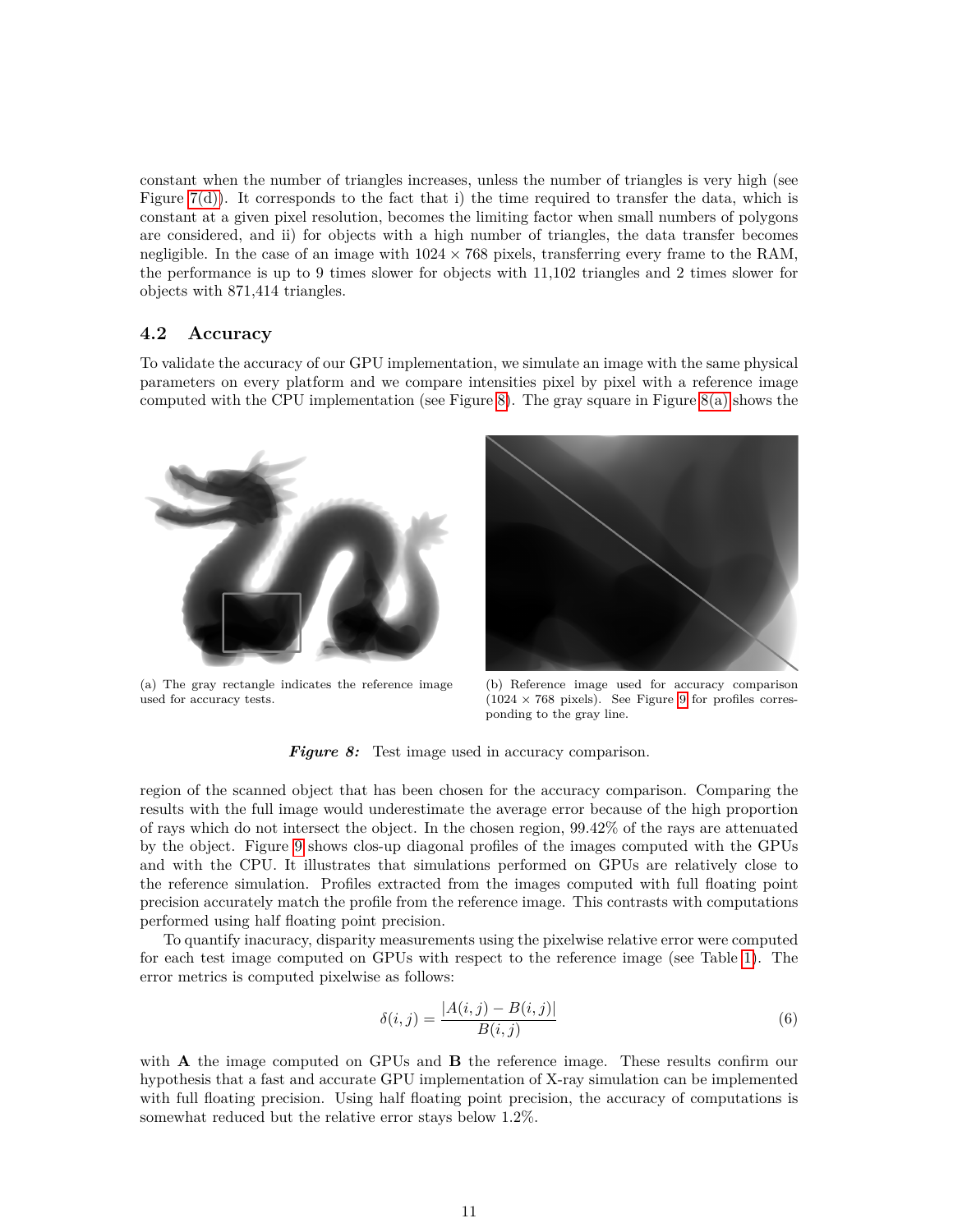<span id="page-12-0"></span>

**Figure 9:** Close-up of profiles diagonal profiles corresponding to Figure [8\(b\).](#page-11-2)

*Table 1:* Disparity measurements.

<span id="page-12-1"></span>

|            |                  | Maximum      | Average      |
|------------|------------------|--------------|--------------|
| Precision  | GPU              | error        | error        |
| full float | GeForce 8800 GTX | $2.55e^{-3}$ | $2.19e^{-6}$ |
| half float | GeForce 8800 GTX | $1.20e^{-2}$ | $1.36e^{-3}$ |
| full float | GeForce 8600M GT | $2.55e^{-3}$ | $2.22e^{-6}$ |
| half float | GeForce 8600M GT | $1.20e^{-2}$ | $1.36e^{-3}$ |
| half float | Quadro FX 3500   | $1.12e^{-2}$ | $1.36e^{-3}$ |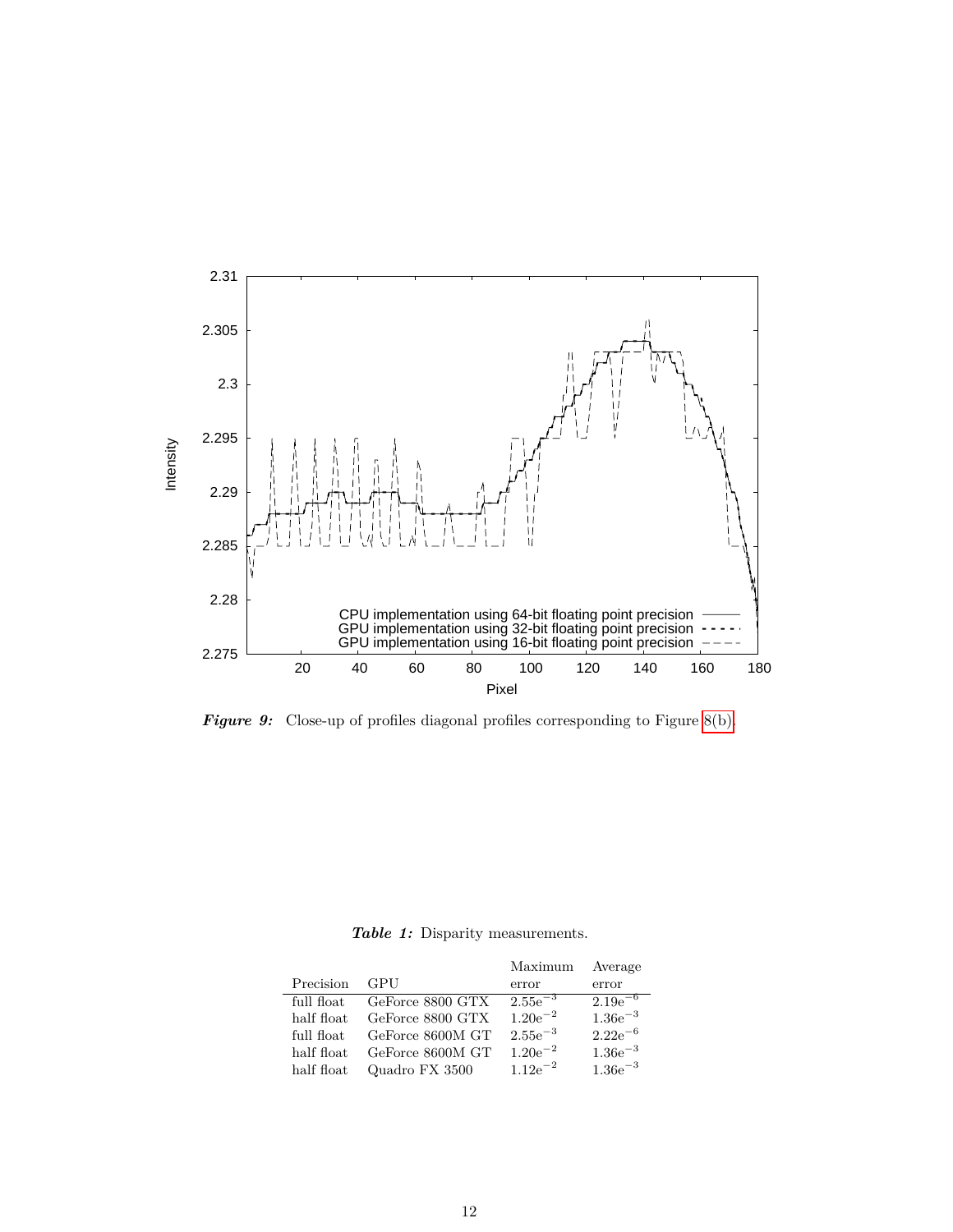### **5 Conclusion**

The simulation of X-ray transmission imaging using common CPU-based approaches is highly time consuming. The use of the GPU allows the simulation to be accelerated considerably. Our implementation has proved to be both fast and accurate.

# **Acknowledgements**

This work has been partially funded by the UK Department of Health under the Health Technology Devices programme and commissioned by the National Institute for Health Research (NIHR). This is independent research and the views expressed are those of the authors and not necessarily those of the NHS, the NIHR or the Department of Health.

## **References**

- <span id="page-13-1"></span>[1] A. Bonin, B. Chalmond, and B. Lavayssière. Monte-Carlo simulation of industrial radiography images and experimental designs. *NDT & E International*, 35(8):503–510, 2002.
- <span id="page-13-8"></span>[2] P. Duvauchelle, N. Freud, V. Kaftandjian, and D. Babot. A computer code to simulate x-ray imaging techniques. *Nuclear Instruments and Methods in Physics Research B*, 170(1-2):245– 258, 2000.
- <span id="page-13-10"></span>[3] C. Everitt. Interactive order-independent transparency. White paper, NVIDIA OpenGL Applications Engineering, 2001. Available at [http://developer.nvidia.com/object/](http://developer.nvidia.com/object/Interactive_Order_Transparency.html) Interactive Order Transparency.html (accessed 27<sup>th</sup> March 2008).
- <span id="page-13-0"></span>[4] N. Freud, P. Duvauchelle, J. M. Létang, and D. Babot. Fast and robust ray casting algorithms for virtual X-ray imaging. *Nuclear Instruments and Methods in Physics Research B*, 248(1):175–180, 2006.
- <span id="page-13-9"></span>[5] N. Freud, J.-M. Létang, and D. Babot. A hybrid approach to simulate X-ray imaging techniques, combining Monte Carlo and deterministic algorithms. *IEEE Transactions on Nuclear Science*, 52(5):1329–1334, 2005.
- <span id="page-13-5"></span>[6] N. Freud, J. M. Létang, C. Mary, C. Boudou, C. Ferrero, H. Elleaume, A. Bravin, F. Estève, and D. Babot. Fast dose calculation for stereotactic synchrotron radiotherapy. In *Proceedings of the 29th IEEE EMBS*, pages 3914–3917, 2007.
- <span id="page-13-3"></span>[7] F. Inanc, J. N. Gray, T. Jensen, and J. Xu. Human body radiography simulations: development of a virtual radiography environment. In *Physics of Medical Imaging*, volume 3336, pages 830–837, 1998.
- <span id="page-13-6"></span>[8] D. Laney, S. P. Callahan, N. Max, C. T. Silva, S. Langer, and R. Frank. Hardware-accelerated simulated radiography. In *IEEE Visualization 2005 (VIS' 05)*, pages 343–350, 2005.
- <span id="page-13-4"></span>[9] D. Lazos, Z. Kolitsi, and N. Pallikarakis. A software data generator for radiographic imaging investigations. *IEEE Transactions on Information Technology in Biomedicine*, 4(1):76–79, 2000.
- <span id="page-13-2"></span>[10] J.-M. Létang, N. Freud, and G. Peix. Signal-to-noise ratio criterion for the optimization of dual-energy acquisition using virtual X-ray imaging: application to glass wool. *Journal of Electronic Imaging*, 13(3):436–449, 2004.
- <span id="page-13-7"></span>[11] M. Levoy. Display of surfaces from volume data. *IEEE Computer Graphics and Applications*, 8(3):29–37, 1988.